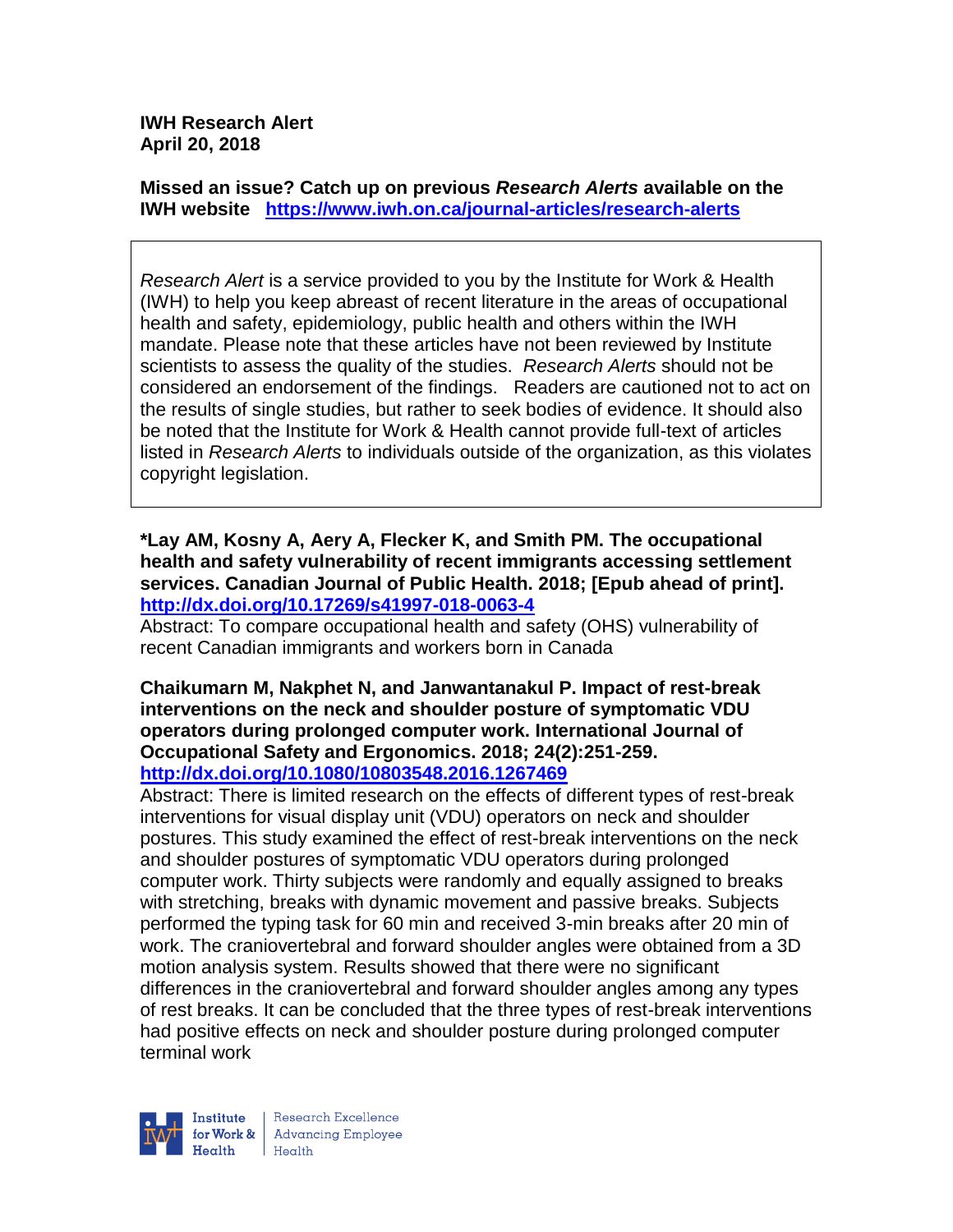**Coutu MF, Legare F, Durand MJ, Stacey D, Labrecque ME, Corbiere M, and Bainbridge L. Acceptability and feasibility of a shared decision-making model in work rehabilitation: a mixed-methods study of stakeholders' perspectives. Journal of Occupational Rehabilitation. 2018; [Epub ahead of print].**

# **<http://dx.doi.org/10.1007/s10926-018-9770-1>**

Abstract: Purpose To establish the acceptability and feasibility of implementing a shared decision-making (SDM) model in work rehabilitation. Methods We used a sequential mixed-methods design with diverse stakeholder groups (representatives of private and public employers, insurers, and unions, as well as workers having participated in a work rehabilitation program). First, a survey using a self-administered questionnaire enabled stakeholders to rate their level of agreement with the model's acceptability and feasibility and propose modifications, if necessary. Second, eight focus groups representing key stakeholders ( $n = 34$ ) and four one-on-one interviews with workers were conducted, based on the questionnaire results. For each stakeholder group, we computed the percentage of agreement with the model's acceptability and feasibility and performed thematic analyses of the transcripts. Results Less than 50% of each stakeholder group initially agreed with the overall acceptability and feasibility of the model. Stakeholders proposed 37 modifications to the objectives, 17 to the activities, and 39 to improve the model's feasibility. Based on in-depth analysis of the transcripts, indicators were added to one objective, an interview guide was added as proposed by insurers to ensure compliance of the SDM process with insurance contract requirements, and one objective was reformulated. Conclusion Despite initially low agreement with the model's acceptability on the survey, subsequent discussions led to three minor changes and contributed to the model's ultimate acceptability and feasibility. Later steps will involve assessing the extent of implementation of the model in real rehabilitation settings to see if other modifications are necessary before assessing its impact

**Erdogan B, Ozyilmaz A, Bauer TN, and Emre O. Accidents happen: psychological empowerment as a moderator of accident involvement and its outcomes. Personnel Psychology. 2018; 71(1):67-83. <http://dx.doi.org/10.1111/peps.12228>**

**Fechtner S and Bethge M. Effects of rehabilitation aftercare on work participation in patients with musculoskeletal disorders: a propensity score-matched analysis. International Journal of Rehabilitation Research. 2018; 41(1):74-80.** 

# **<http://dx.doi.org/10.1097/MRR.0000000000000268>**

Abstract: Meta-analyses of rehabilitation studies in chronic back pain patients in Germany showed a lack of sustainability of rehabilitation programs. The German Pension Insurance therefore developed an intensified aftercare program to support rehabilitation outcomes. The aim of this study was to compare disability



Research Excellence **Institute** Research Excellence<br> **Fractional Advancing Employee**<br> **Health** Health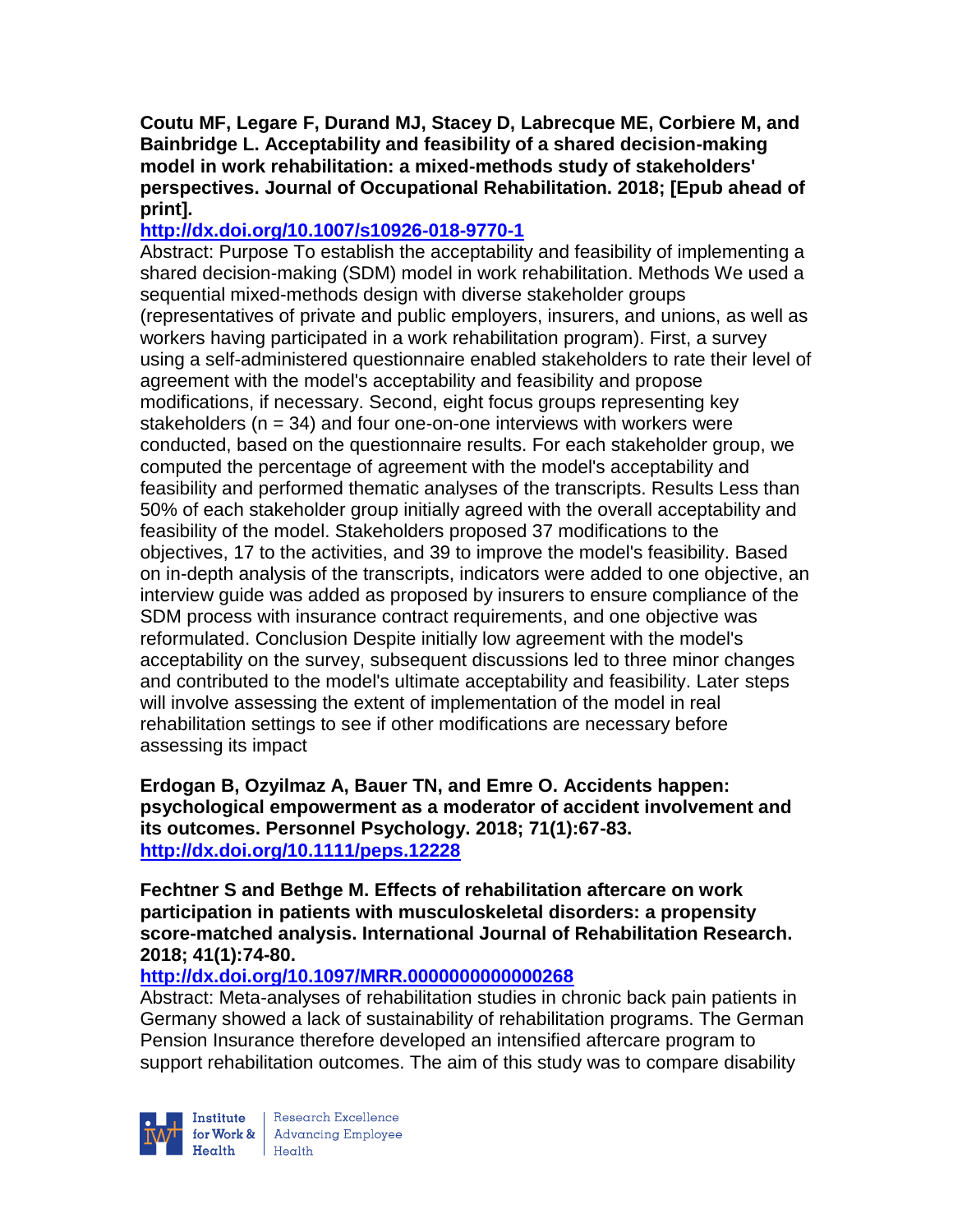pension rates, income from regular employment, and duration of welfare benefits in patients with and without rehabilitation aftercare. We used administrative data on finished rehabilitation services. Patients were included if they were aged 18- 60 years, had musculoskeletal disorders, and attended an outpatient or an inpatient rehabilitation program during the first term of 2007. Patients were excluded if they received an old-age pension, started a disability pension before January 2008, or died during the follow-up period. Patients with rehabilitation aftercare were matched by propensity scores with patients without rehabilitation aftercare. Estimation of the propensity score considered 20 potential confounders. There were no differences in the cumulative probability of receiving a disability pension. Moreover, patients with and without aftercare did not differ in their income from regular employment and the duration of different types of welfare benefits during the follow-up period. However, stratified analyses found a positive effect of an aftercare program on income in patients who attended a postacute rehabilitation program and patients who were at least 3 months absent because of sickness during the year preceding the initial rehabilitation program. Only patients with strong impairments benefit from attending an aftercare program. Allocation to aftercare programs and the focus on exercise only have to be reconsidered and revised

## **Hamta A, Kazemnejad A, Gholami-Fesharaki M, and Rowzati M. Simultaneous effect of shift work on blood pressure and lipid profile: a path analysis. International Journal of Occupational Safety and Ergonomics. 2018; 24(1):68-72.**

## **<http://dx.doi.org/10.1080/10803548.2017.1314139>**

Abstract: The aim of this study was to assess the direct and indirect effects of shift work (SW) on the systolic blood pressure (SBP) and lipid profile of male workers. For this purpose, a cross-sectional study was conducted involving 6539 male workers of Esfahan Mobarakeh Steel Company. From all of the participants, 3065 (46.8%) were day workers and the remainder were shift workers. The results of path analysis revealed that the most effective variables on SBP were body mass index, fasting blood sugar, triglycerides and SW with a total effect of 0.241, 0.095, 0.064 and 0.056, respectively

#### **Laires PA, Canhao H, Rodrigues AM, Eusebio M, Gouveia M, and Branco JC. The impact of osteoarthritis on early exit from work: results from a population-based study. BMC Public Health. 2018; 18(1):472. <http://dx.doi.org/10.1186/s12889-018-5381-1>[open access]**

Abstract: BACKGROUND: Osteoarthritis (OA) is a leading cause of pain and disability, which may be a source of productivity losses. The objectives of this study were to describe the impact of OA, namely through pain and physical disability, on early exit from work and to calculate its economic burden. METHODS: We analysed data from the national, cross-sectional, populationbased EpiReumaPt study (Sep2011-Dec2013) in which 10,661 individuals were randomly surveyed in order to capture all cases of rheumatic diseases. We used



Research Excellence for Work & | Advancing Employee  $Heath$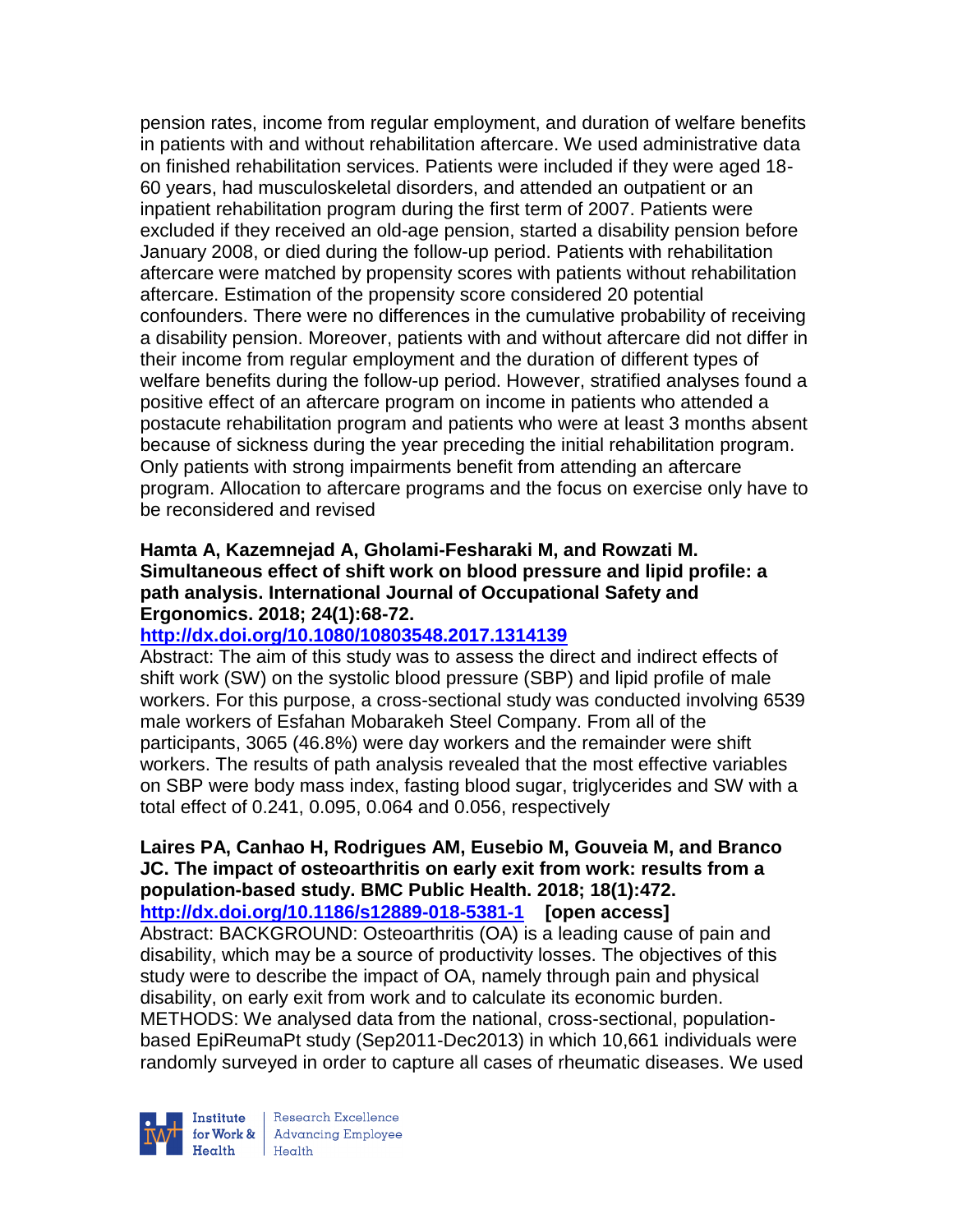all participants aged 50-64, near the official retirement age, who were clinically validated by experienced rheumatologists ( $n = 1286$ ), including OA cases. A national database was used to calculate productivity values by gender, age and region, using the human capital approach. The impact of OA on the likelihood of early exit from work and the population attributable fractions used to calculate due economic burden (indirect costs) were obtained at the individual level by logistic regression. All results were based on weighted data. RESULTS: Almost one third of the Portuguese population aged 50-64 had OA (29.7%; men: 16.2% and women: 43.5%) and more than half were out of paid work (51.8%). Only knee OA is associated with early exit from work (OR: 2.25; 95%CI: 1.42-3.59;  $p =$ 0.001), whereas other OA locations did not reach any statistical difference. Furthermore, we observed an association between self-reported longstanding musculoskeletal pain (OR: 1.55; 95%CI: 1.07-2.23; p = 0.02) and pain interference (OR: 1.35;  $95\%$ CI: 1.13-1.62;  $p = 0.001$ ) with early exit from work. We also detected a clear relationship between levels of disability, measured by the Health Assessment Questionnaire (HAQ), and the probability of work withdrawal. The estimated annual cost of early exit from work attributable to OA was euro656 million (euro384 per capita; euro1294 per OA patient and euro2095 per OA patient out-of-work). CONCLUSIONS: In this study, we observed an association between OA and early exit from work, largely dependent on pain and disability. This relationship translates into a meaningful economic burden amounting to approximately 0.4% of the national Gross Domestic Product (GDP). The high prevalence and the impact of this disabling chronic disease highlight the need to prioritize policies targeting early exit from work in OA

#### **Langi FLFG, Balcazar FE, and Suarez-Balcazar Y. Analysis of time in rehabilitation and incidence of successful rehabilitation within individuals with disabilities receiving occupational/vocational training. Journal of Occupational Rehabilitation. 2018; [Epub ahead of print]. <http://dx.doi.org/10.1007/s10926-017-9753-7>**

Abstract: Objective To investigate the incidence of successful rehabilitation, defined as 90 successive days in employment, within individuals with disabilities receiving occupational/vocational training (OVT) service. Method The follow-up records between January 1, 2004 and December 31, 2012 of 5313 individuals aged 15-55 who obtained OVT in the vocational rehabilitation (VR) program of the State of Illinois were examined. Cox regression models were used to analyze the effect of study factors on VR outcomes. Results After controlling for the other factors, males (incidence ratio [IR] 1.11, 95% CI 1.03-1.20), individuals with learning disability (IR 1.14, 95% CI 1.03-1.26), had existing employment (IR 1.40, 95% CI 1.26-1.56), and persons who were referred from educational institutions (IR 1.17, 95% CI 1.01-1.36) or community agencies (IR 1.30, 95% CI 1.14-1.48) appeared to have a relatively high incidence of successful rehabilitation. In contrast, those who lived in densely populated areas (IR ranged from 0.56 to 0.89), had physical disability (IR 0.77, 95% CI 0.68-0.88), had disability of most significant degree (IR 0.85, 95% CI 0.79-0.93), and persons with Supplemental

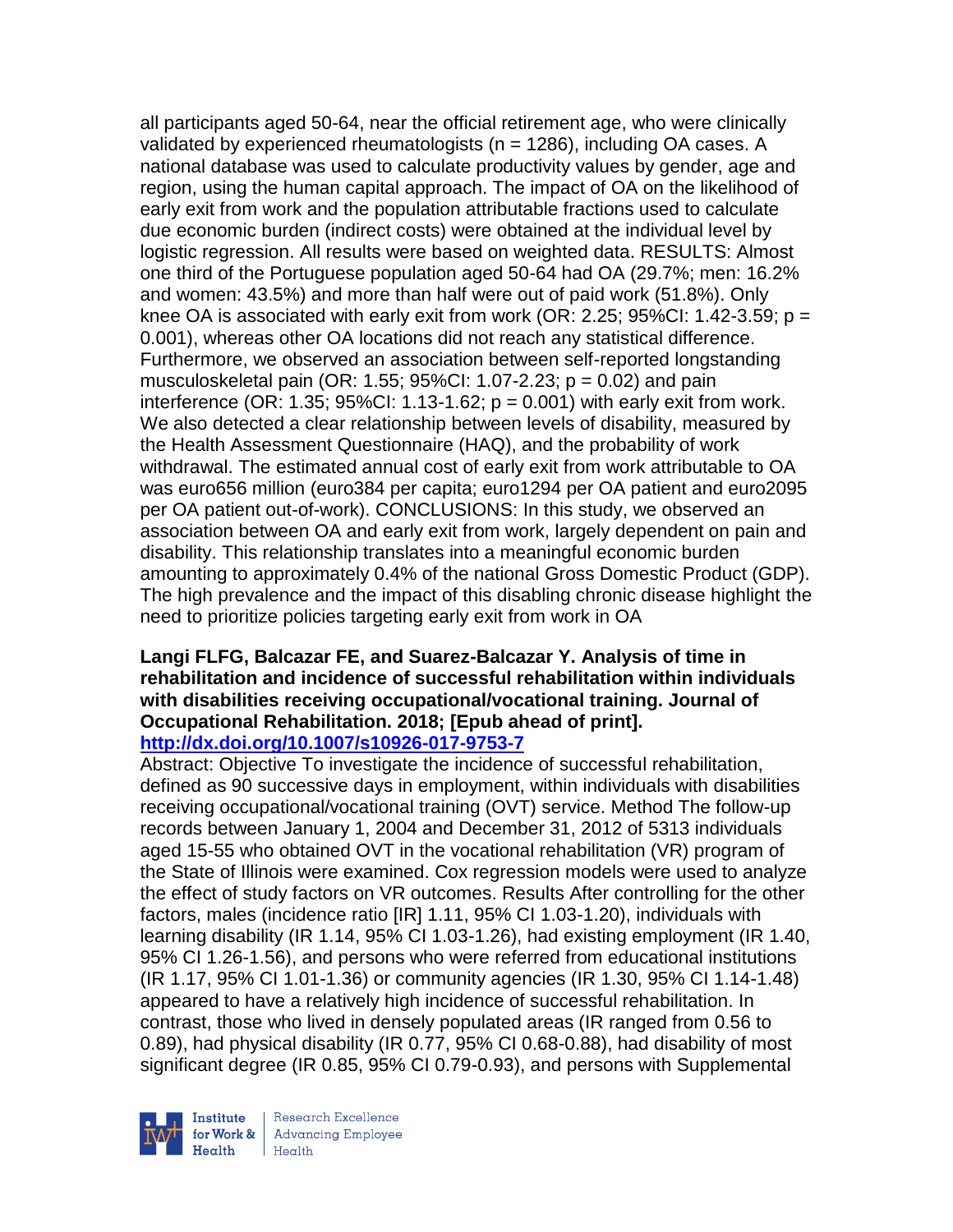Security Income/Social Security Disability Insurance supports (IR 0.84, 95% CI 0.76-0.94), tended to have a lower incidence of rehabilitation than their counterparts. Conclusion The incidence of successful rehabilitation seems to be related to the demographic, disability, and pre-service characteristics, but not necessarily the provider factors

**Lombardi AR, Dougherty SM, and Monahan J. Students with intellectual disabilities and career and technical education opportunities: a systematic literature review. Journal of Disability Policy Studies. 2018; [Epub ahead of print].**

**<http://dx.doi.org/10.1177/1044207318764863>**

**Lyu S, Hon CKH, Chan APC, Wong FKW, and Javed AA. Relationships among safety climate, safety behavior, and safety outcomes for ethnic minority construction workers. International Journal of Environmental Research and Public Health. 2018; 15(3):E484.**

**<http://dx.doi.org/10.3390/ijerph15030484>[open access]** Abstract: In many countries, it is common practice to attract and employ ethnic minority (EM) or migrant workers in the construction industry. This primarily occurs in order to alleviate the labor shortage caused by an aging workforce with a lack of new entrants. Statistics show that EM construction workers are more likely to have occupational fatal and nonfatal injuries than their local counterparts; however, the mechanism underlying accidents and injuries in this vulnerable population has been rarely examined. This study aims to investigate relationships among safety climate, safety behavior, and safety outcomes for EM construction workers. To this end, a theoretical research model was developed based on a comprehensive review of the current literature. In total, 289 valid questionnaires were collected face-to-face from 223 Nepalese construction workers and 56 Pakistani construction workers working on 15 construction sites in Hong Kong. Structural equation modelling was employed to validate the constructs and test the hypothesized model. Results show that there were significant positive relationships between safety climate and safety behaviors, and significant negative relationships between safety behaviors and safety outcomes for EM construction workers. This research contributes to the literature regarding EM workers by providing empirical evidence of the mechanisms by which safety climate affects safety behaviors and outcomes. It also provides insights in order to help the key stakeholders formulate safety strategies for EM workers in many areas where numerous EM workers are employed, such as in the U.S., the UK, Australia, Singapore, Malaysia, and the Middle East

**Meister SR. A review of workplace substance use policies in Canada: strengths, gaps and key considerations. Ottawa, Ontario: Canadian Centre on Substance Use and Addiction; 2018.** 

**Perez FJ, Romeo M, and Yepes-Baldo M. The corporate social responsibility policies for the inclusion of people with disabilities as** 



**Institute** Research Excellence<br> **for Work &** Advancing Employee<br> **Health** Health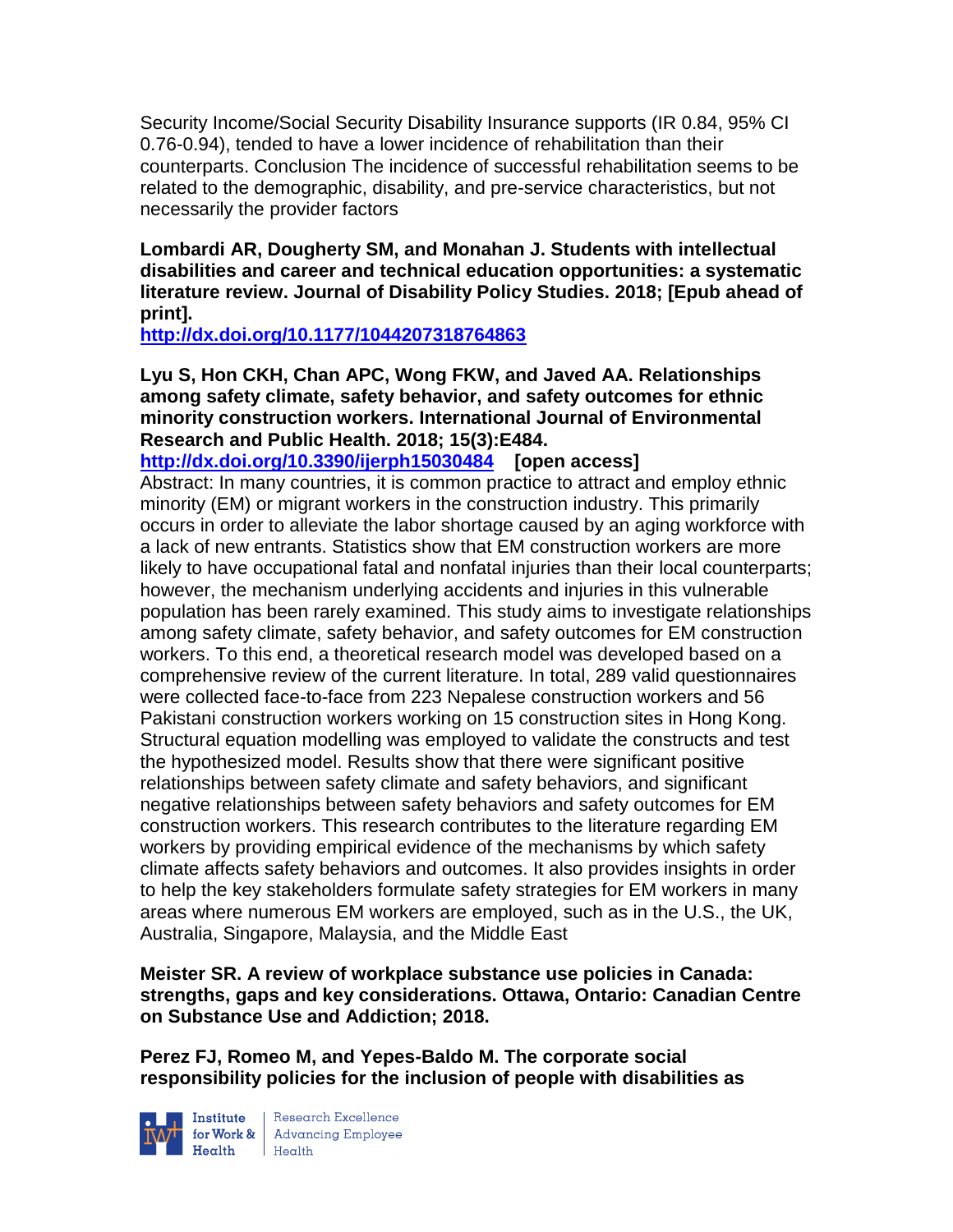**predictors of employees' identification, commitment and absenteeism. Anales de Psicología. 2018; 34(1):101-107. <http://hdl.handle.net/2445/120575>**

**Sabariego C, Coenen M, Ito E, Fheodoroff K, Scaratti C, Leonardi M, Vlachou A, Stavroussi P, Brecelj V, Kovacic DS, and Esteban E. Effectiveness of integration and re-integration into work strategies for persons with chronic conditions: a systematic review of European strategies. International Journal of Environmental Research and Public Health. 2018; 15(3):E552.**

**<http://dx.doi.org/10.3390/ijerph15030552>[open access]**

Abstract: Due to low employment rates associated to chronic conditions in Europe, it is essential to foster effective integration and re-integration into work strategies. The objective of this systematic review is to summarize the evidence on the effectiveness of strategies for integration and re-integration to work for persons with chronic diseases or with musculoskeletal disorders, implemented in Europe in the past five years. A systematic search was conducted in MedLine, PsycINFO, CDR-HTA, CDR-DARE and Cochrane Systematic Reviews. Overall, 32 relevant publications were identified. Of these, 21 were considered eligible after a methodological assessment and included. Positive changes in employment status, return to work and sick leave outcomes were achieved with graded sickness-absence certificates, part-time sick leave, early ergonomic interventions for back pain, disability evaluation followed by information and advice, and with multidisciplinary, coordinated and tailored return to work interventions. Additionally, a positive association between the co-existence of active labour market policies to promote employment and passive support measures (e.g., pensions or benefits) and the probability of finding a job was observed. Research on the evaluation of the effectiveness of strategies targeting integration and re-integration into work for persons with chronic health conditions needs, however, to be improved and strengthened

## **Serra MVGB, Camargo PR, Zaia JE, Tonello MGM, and Quemelo PRV. Effects of physical exercise on musculoskeletal disorders, stress and quality of life in workers. International Journal of Occupational Safety and Ergonomics. 2018; 24(1):62-67.**

# **<http://dx.doi.org/10.1080/10803548.2016.1234132>**

Abstract: BACKGROUND: The effect of physical exercise in the workplace (PEW) on health promotion of workers is contradictory. OBJECTIVE: To evaluate the effects of the PEW in musculoskeletal disorders (MSDs), perception of stress and quality of life in workers. METHODS: The participants were divided into two groups: control group ( $n = 46$ ) including non-participant workers of the PEW program, and PEW group ( $n = 50$ ) including workers who regularly participate in the exercise program. All workers answered the Nordic general questionnaire, the perceived stress scale and the quality-of-life questionnaire. RESULTS: The PEW group reported a lower prevalence of MSDs for the trunk in the last 7 days



Institute Research Excellence<br> **Fractional Employee Health** Health